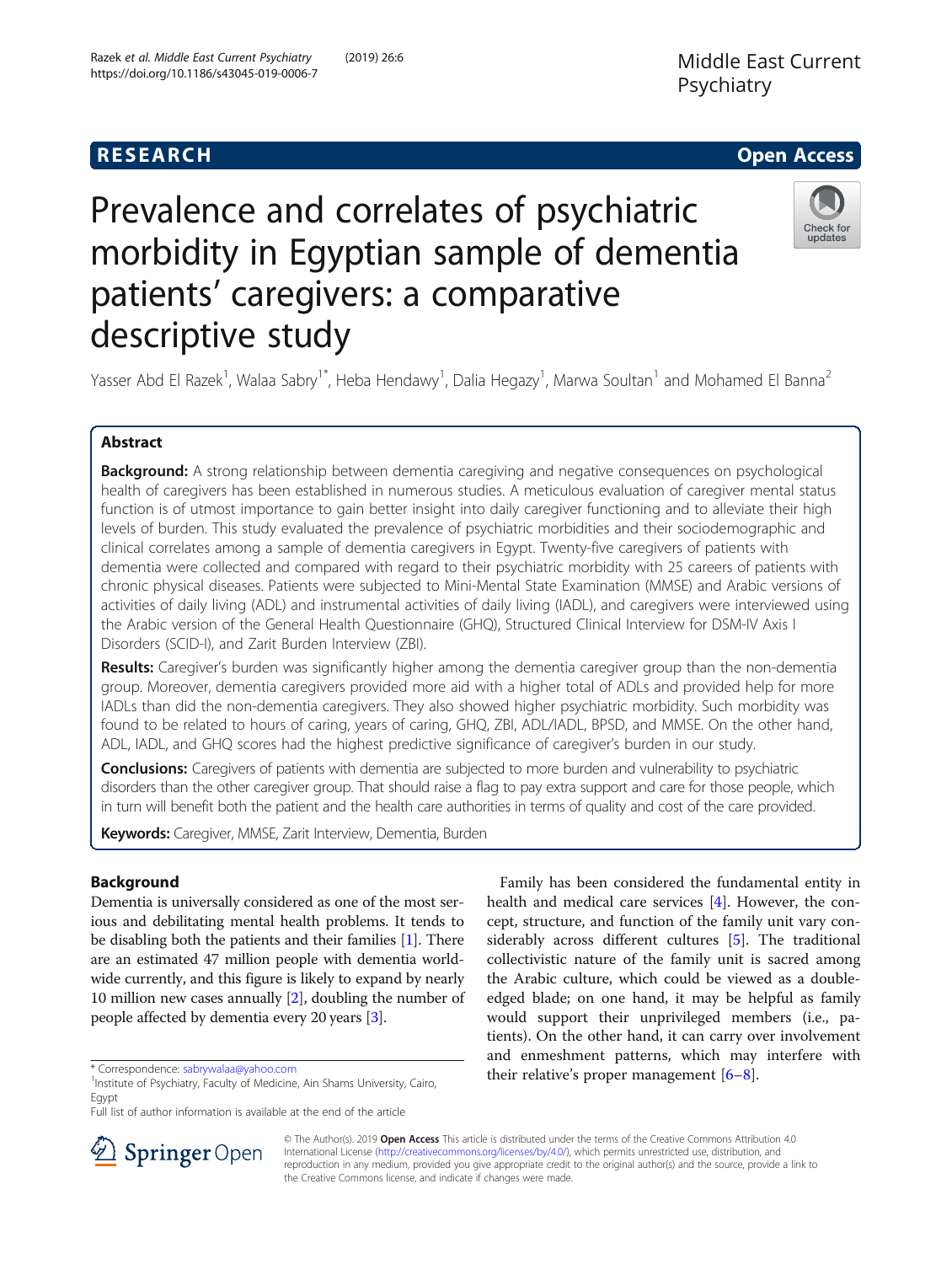# The fact of being a relative caregiver for dementia patients though sometimes is positive, the general impacts are negative. With high rates of burden and psychological morbidity as well as social isolation, physical illhealth, and financial hardship, relative caregivers of patients with dementia are often seen as the invisible second patients [[1](#page-8-0)].

Comparing the nature and effects of caregiving task to patients suffering from dementia and caring for other types of dependent family members showed that dementia caregiving task imposed an exceptional burden. It consumed more time and negatively affected the caregiver's emotional, occupational, and social life. Moreover, it causes caregiver tension and mental and physical health problems [[9](#page-9-0)–[11](#page-9-0)]. Various studies agreed that being a caregiver of a patient with dementia renders the person to develop psychological stress, mental health problems, and depression [\[12](#page-9-0)]. Caregiving burden plays a crucial role towards the decisions of patient institutionalization [[11](#page-9-0)], for it is argued that caregiver exhaustion is the most important determinant [[13](#page-9-0)].

Several studies explored factors associated with caregiver burden, and many determinants were proposed including characteristics of the caregiver, the recipient and the surroundings, such as age and gender of the caregiver, relationship with the recipient, caregiver's baseline physical and mental health, family history of mental illness, quality of relationship between caregiver and care receiver, life stressors and satisfaction, levels of physical disability, severity of behavioral and psychological symptoms of the recipient's illness, number and type of tasks required, duration of care, and level of support of the caregiver whether formal or informal from other family members and friends [\[14](#page-9-0)–[17\]](#page-9-0).

In spite of the growing body of research on caregiver burden and impact on individual and community wellbeing, there is scarce and inconsistent literature emphasis on the difference between the dementia and nondementia caregivers. In addition, as of our knowledge, there are no studies on this field conducted in Egypt at least in the past 15 years. Such studies could help to properly modify and redirect the aids available to the family care providers in order to supply them with best possible support which in turn could reduce the pressure on the resources, putting in mind the huge saving in the national budgets insured by the informal community caregiving compared to formal home and institutional care [\[18](#page-9-0), [19](#page-9-0)].

#### **Objectives**

This study is designed to evaluate the prevalence of psychiatric morbidities and their sociodemographic and clinical correlates among a sample of dementia caregivers in Egypt in comparison to caregivers of patients with other medical diseases.

## Method

#### Study design and procedures

This study was a cross-sectional, comparative study. It was approved by the Ethics Committee of the Institute of Psychiatry, Ain Shams University. All participants gave informed written consent. A convenient sample of patients diagnosed with dementia and their caregivers was selected from the outpatient memory clinics, which was held once weekly in the period between September 2016 and December 2016.

# Operational definition for a caregiver of patients with dementia

The selected caregiver should be the primary caregiver, be living with the patient during the study and for at least 1 year prior to enrollment in the study, having a daily contact with him or her, being involved in the care of the patient, and had an inclusive idea of how he/she typically behaved. Also, the care recipients should have needed help which included helping with personal needs, household chores, financial assistance, and providing transportation when necessary. Relatives with history of psychiatric disorders, cognitive disability, neurological disorder or being illiterate, and those who cared for more than one chronically ill person in the family were excluded from the caregiver group.

#### Selection of participants

Patients were included if only they were proved to have the diagnosis of any type of dementia at least 1 year prior to the study.

Over a 3-month time frame (the study interval), a total of 62 demented patients visited ASUIP memory clinic (based on DSM-IV diagnostic criteria). Of those, 19 patients were not eligible to participate as they were recently diagnosed with dementia (less than 1 year prior to the study). Fourteen patients did not have an accompanying relative and four patients, and their relatives refused participation for no clear reasons. Thus, a total of 25 patients and their relatives provided the data.

Then, 25 controls were recruited from the Ain Shams University hospitals and other general outpatient clinics who had responded to a hospital advertisement requesting volunteers for a research into burden for caregivers in the elderly. Socioeconomic status was established by asking the participants to estimate their net annual income. At the time of recruitment, all controls had relatives who were alive and did not have a diagnosis of dementia, and they did not, themselves, have any other caregiving responsibilities such as a disabled child. None of the caregivers or controls had an end-stage terminal illness or was receiving treatment (i.e., glucocorticoids or immunosuppressant drugs) for a coexisting illness that would affect the variables under investigation.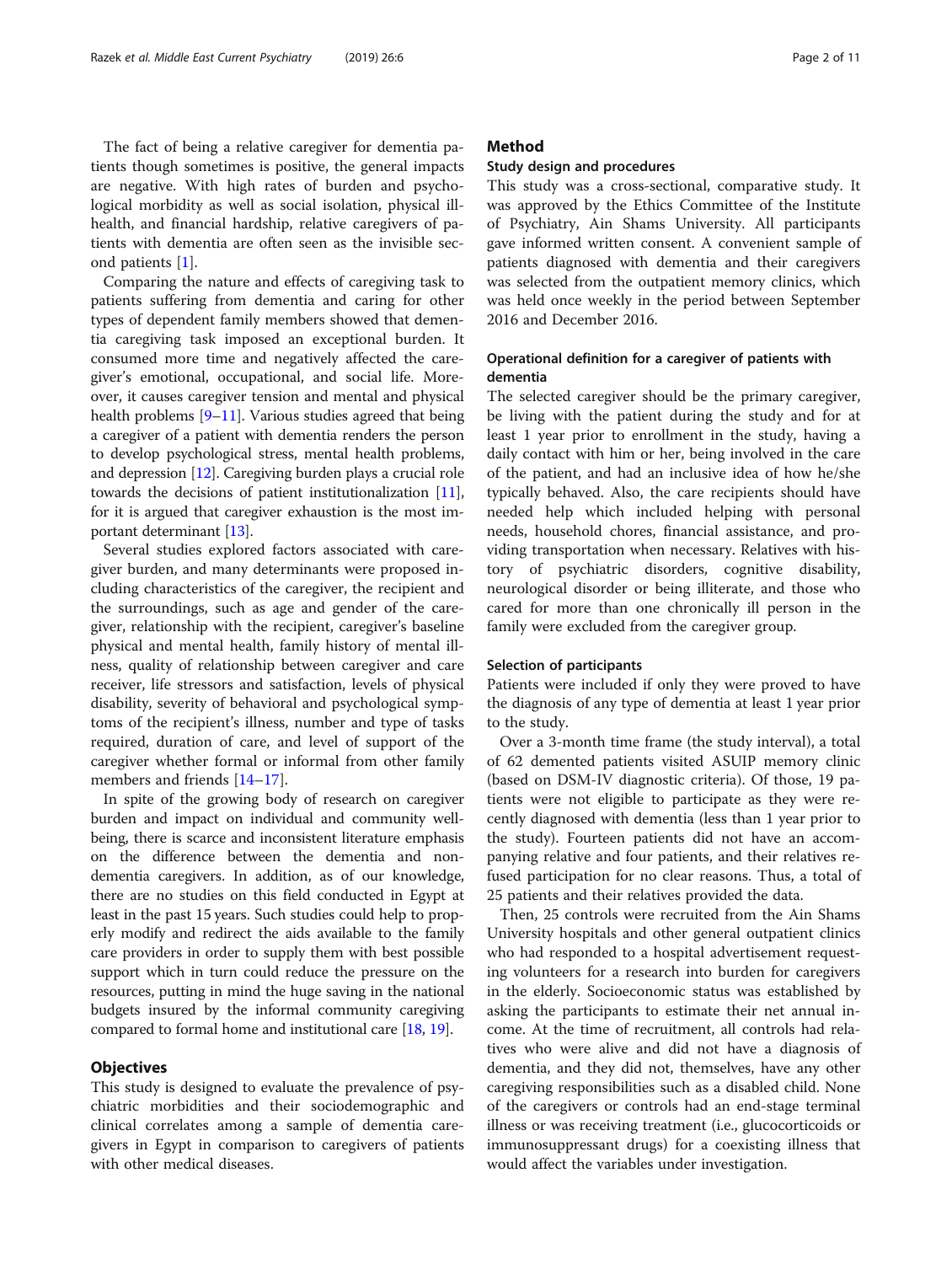During the study interval, caregivers of eight diabetic patients, seven hypertensive ones, five patients with chronic obstructive pulmonary disease (COPD), and five who had chronic kidney disease (CKD) were consented to participate in the current study.

# Measures

### Assessment of the care recipients

The clinical history of the person with dementia was collected using a semi-structured clinical data sheet routinely used in Institute of Psychiatry, Ain Shams University Hospital (ASUIP) for geriatric patients. It consists of sociodemographic data, history of present illness, family history, and past history including medications; it also includes assessment of behavioral and psychological symptoms of dementia (BPSD), which represents heterogeneous group of non-cognitive symptoms and behaviors occurring in subjects with dementia. BPSD includes agitation, aberrant motor behavior, anxiety, elation, irritability, depression, apathy, disinhibition, delusions, hallucinations, and sleep or appetite changes.

The Arabic version of Mini-Mental State Examination (MMSE) was used to stage the severity of cognitive impairment in demented patients by testing the following components of cognitive functioning: concentration, orientation, language, praxis, and memory [[20](#page-9-0)]. With scores ranging from 30 to 0, the following cutoff levels have been suggested: ≥ 27 = no cognitive impairment,  $21-26$  = mild, 11– 20 = moderate, and  $\leq 10$  = severe [[21](#page-9-0)].

Arabic versions [[22\]](#page-9-0) of activities of daily living (ADL) [[23\]](#page-9-0) and instrumental activities of daily living (IADL) [[24\]](#page-9-0) were used to assess the care recipients' functional status. The assessment included 14 items that inquired about the extent to which the care recipient can perform basic ADLs such as eating, bathing, dressing, toileting, mobility, and continence and the IADLs that inquired about more complicated tasks which have an impact on linking social competency with independent living, such as using the telephone, shopping, traveling or using transportation, taking medications, handling personal finances, preparing meals, doing housework, and washing clothes. For each of the items, respondents were asked to report on the ability of care recipients to perform the task without help, rated as follows:  $0 =$  independent,  $1 =$  with some help, and 2 = totally dependent. The total scores ranged from 0 to 28, with higher scores indicating the recipients' need for more assistance to carry out ADLs.

# Assessment of caregivers of both patients with dementia and patients with medical disorders

Standard caregiver demographic information (age, gender, race, level of education, employment status, income, number of cohabitants in household, with the care receiver, working status, daily hours spent on caregiving) was gathered for both groups, along with several measures of objective and subjective dementia caregiver burden and psychiatric symptomatology including the following:

The Arabic version [\[25](#page-9-0)] of the General Health Ques*tionnaire* (GHQ), twelve item  $[26]$  $[26]$ , was applied to screen for psychiatric well-being. It has reliability coefficients ranging from 0.78 to 0.95 in various studies with a wellestablished international validity. Scores of about 11–12 are normal. A score more than 15 indicates evidence of stress. A score more than 20 suggests severe problems and psychological distress.

Structured Clinical Interview for DSM-IV Axis I Disor-ders (SCID-I). The clinician version [\[27\]](#page-9-0) was used to confirm the diagnosis of axis I psychiatric conditions. It was chosen for relatively easier administration in clinical setting. To conform to the cultural norms, we used the Arabic translated and validated version of the Structured Clinical Interview for DSM-IV Axis I Disorders (SCID-I) [\[28\]](#page-9-0).

Zarit Burden Interview (ZBI) [[29](#page-9-0)], Arabic version [\[30](#page-9-0)], was also used to measure subjective burden among caregivers of adults with dementia. It is a 22-item self-report inventory that examines burden associated with functional/ behavioral impairments and the home care situation. The items are worded subjectively, focusing on the affective response of the caregiver.

#### Data analysis

It was performed using a Statistical Package for Social Sciences; version 20 (SPSS). The results were tabulated, grouped, and statistically analyzed using the suitable statistical parameters. Continuous variables were presented as mean  $\pm$  SD, and categorical variables as absolute numbers and percentages. Chi-square test and ANOVA test were used for the comparison of categorical variables. Continuous normally distributed variables were compared by independent sample  $t$  test.  $P$  value was considered significant when  $P < 0.05$  and highly significant when  $^{**}P < 0.001$ .

# Results

# Sociodemographic and clinical characteristics of the study participants case and control group

Out of the 25 demented patients included in the study, 19 patients of them were females and six patients were males. Their age ranged between  $61.75 \pm 32.19$  and  $82.33(\pm 6.43)$ years. The severity scores of their dementia on (MMSE) scale ranged from  $14.25 \pm 4.11$  to  $10.33 \pm 2.08$ . The degree of patient's dependence on the caregiver for daily tasks and the caregiver's pressure (ADL/IADL) had a mean and SD of 18.96  $\pm$  3.97 and total of 92% of demented patients had BPSD.

The caregivers of dementia patients (case group) was found to include 22 females and only 3 males, aged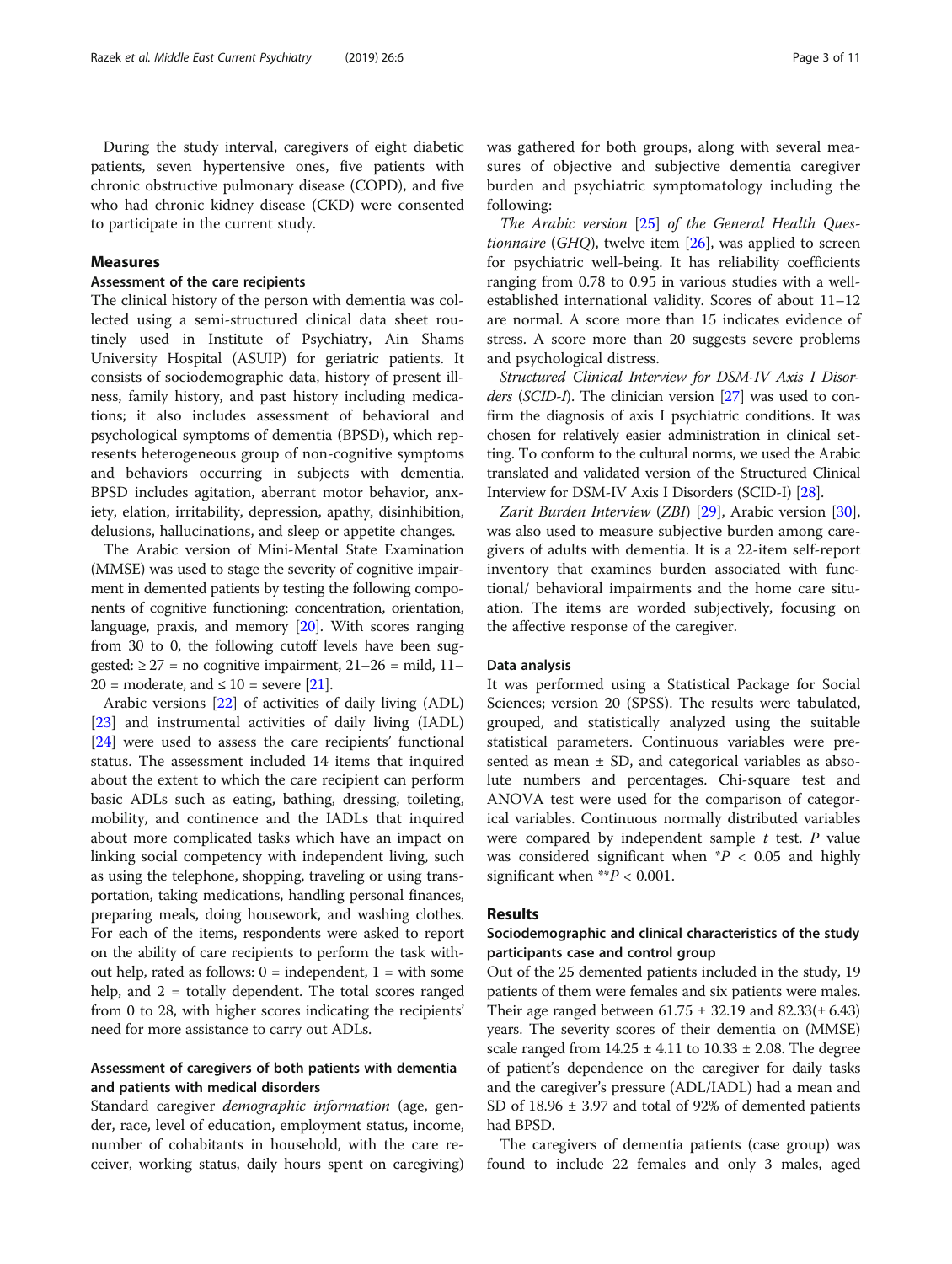48.84 ± 7 years old. Being a daughter represented more than three quarters of the number of caregivers (76%), followed by wives (12%), then sons (8%), and lastly husbands (4%). With regard to their education, 56% of caregivers had received at least 12 years of education and 24% were illiterates. Only 20% of the participants were employed. The monthly income in this group was less than 1000 and more than 3000EGP in 4%.

On the other hand, females represented 60% of the caregivers for non-dementia patients (control group) with mean age  $51.72 \pm 7$  years old. Furthermore, sons and daughters were 44% and 32% respectively, and the rest were wives (24%). Fifty-six percent of them had at least 12 years of education whereas 32% were illiterate. Higher percentage (60%) of non-dementia caregivers was unemployed, and 36% earned less than 1000EGP.

Although the dementia caregivers spent  $12.32 \pm 5.54$  h caring for their relatives compared to  $5.80 \pm 3.08$  h spent by the control, they gave less years  $(4.48 \pm 2.02)$  in comparison to  $13.40 \pm 13.57$  years offered by the other group.

The comparison between the two groups regarding the previous characteristics reveled statistically significant difference regarding gender ( $P$  value = 0.024), the relationship of the caregivers with the patients  $(P \text{ value})$  $= 0.005$ ), and years of caregiving (P value  $= 0.002$ ). A high statistically significant difference between the two groups regarding daily hours spent giving  $(P \text{ value } =$ 0.001) was detected as well. However, no statistically significant difference was found regarding age, educational level, occupation, and financial level (Table [1](#page-4-0)).

#### Caregiver burden

Caregivers of patients with dementia had significantly higher rates of burden than caregivers of patients with chronic medical illness as shown in ZBI scores. Additionally, dementia caregivers provided more aid with a higher total of ADLs and provided help for more IADLs than did the non-dementia caregivers (Table [2](#page-4-0)). There was a significantly higher total number of activities for which the caregivers provided assistance in the case than the control group.

#### Psychiatric morbidity among caregivers

Caregivers of demented patients scored significantly higher on GHQ than caregivers of patients with chronic medical illness ( $P$  value = 0.013).

Assessment of psychiatric morbidity by SCID-1 showed that the most frequently encountered axis 1 diagnoses were generalized anxiety disorders in 44%of dementia caregivers as opposed to 16% in the control group, followed by major depressive disorders and/or dysthymia in 28% of the cases compared to 8% of the controls, whereas only caregivers of dementia patients suffered mixed anxiety depressive disorder (12%). Only

16% of the dementia group did not have any axis 1 diagnosis against 76% of the non-dementia caregiver group. These findings were realized to be of statistical significance  $(P < 0.001)$  (Table [3](#page-5-0)).

# Association of caregivers' psychiatric morbidity with patients' and caregivers' sociodemographic and clinical variables

The results showed that psychiatric morbidity among caregivers is significantly associated with their longer hours of caring, years of caring, higher scores on GHQ, ZBI, and ADL/IADL and positive scores of their dementia relative on BPSD, and lower scores on MMSE as detailed in Table [4.](#page-6-0)

# Predictors of psychiatric morbidity among dementia patients' caregivers

The regression analysis in Table [5](#page-7-0) showed that hours of caring, higher scores on GHQ and ZBI, and lower scores on MMSE are significant predictors for higher caregiver psychiatric morbidity profile (anxiety and depressive disorders). P value were 0.018, 0.043, < 0.001, and 0.030, respectively.

# Predictors of caregiver burden

ADL, IADL, and GHQ scores were significant predictors of caregivers experienced burden  $(P < 0.001)$  (Table [6\)](#page-7-0).

#### **Discussion**

In the current study, the typical profile of a dementia caregiver was a middle-aged female relative of the person with dementia or non-dementia (88% and 60% respectively). This was consistent several previous studies  $[1, 9]$  $[1, 9]$  $[1, 9]$  $[1, 9]$  $[1, 9]$ . Ory and his associates  $[9]$  $[9]$  reported that women represented 72.5% and 68.1% of caregivers of dementia and non-dementia patients correspondingly. In the same study, while spouses were more to care for dementia patients more than non-dementia patients, children cared more for non-dementia patients rather than those with dementia. Moreover, in their review, Sharma and colleagues [[31\]](#page-9-0) found several studies revealing that females represented about 57–81% of caregivers of the elderly in different countries all over the world, especially wives and adult daughters. Higher ratio of female caregivers were reviewed by Brodaty and Donkin [[1\]](#page-8-0), ranging from 59 to 95% in different countries with nearly equal proportions of spouses and children. This is mostly because women unlike men have less tendency to institutionalize their relatives in need  $[32]$  $[32]$ . Besides, it is considered as traditional role of women [\[1](#page-8-0)]. Nevertheless, that is changing recently, as more men are getting involved in the care of the elderly with approximately 50% ratio [\[31\]](#page-9-0) or higher [\[32](#page-9-0)]. Our results show it is not the case in Egypt, which can be attributed to cultural factors, where females are providing direct instrumental and household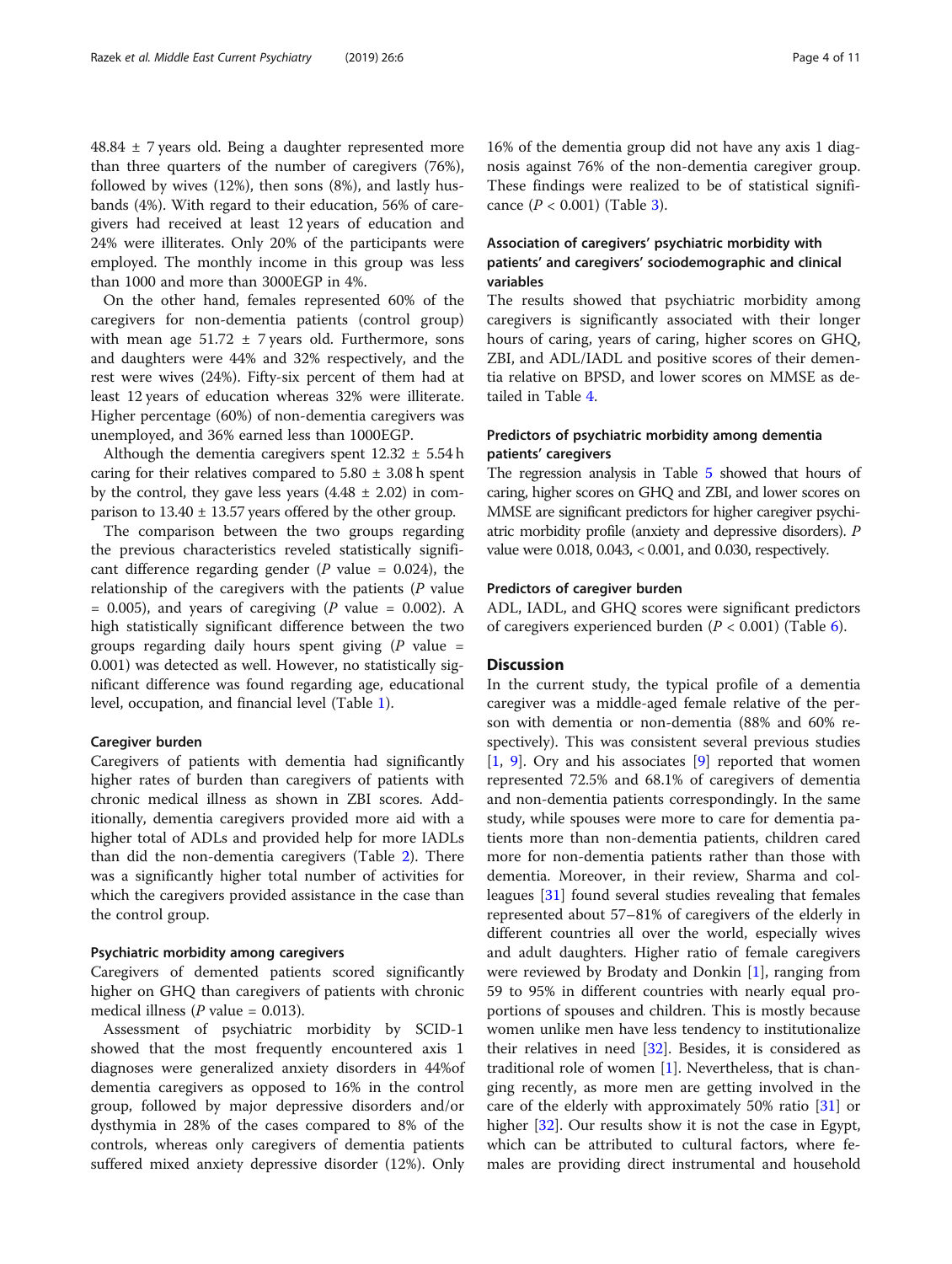| Age (years)         |                  | Caregivers of patients with dementia |                   | Caregivers of patients with other medical disorders | $t$ test | $P$ value    |
|---------------------|------------------|--------------------------------------|-------------------|-----------------------------------------------------|----------|--------------|
| Mean $\pm$ SD       | $48.84 \pm 7.55$ |                                      | $51.72 \pm 7.72$  |                                                     |          | 0.189        |
| Range               | $36 - 69$        |                                      | $40 - 70$         |                                                     |          |              |
| Sex                 | No.              | Percent                              | No.               | Percent                                             | $\chi^2$ | $P$ value    |
| Female              | 22               | 88.0                                 | 15                | 60.0                                                | 5.094    | $0.024*$     |
| Male                | $\mathbf{3}$     | 12.0                                 | 10                | 40.0                                                |          |              |
| Total               | 25               | 100.0                                | 25                | 100.0                                               |          |              |
| Education           | No.              | Percent                              | No.               | Percent                                             | $\chi^2$ | $P$ value    |
| Preparatory         | $\overline{2}$   | 8.0                                  | $\overline{2}$    | 8.0                                                 | 5.286    | 0.382        |
| Primary             | 3                | 12.0                                 | $\mathbf{1}$      | 4.0                                                 |          |              |
| Illiterate          | 6                | 24.0                                 | $\,8\,$           | 32.0                                                |          |              |
| Diploma             | 10               | 40.0                                 | 10                | 40.0                                                |          |              |
| College             | $\overline{4}$   | 16.0                                 | $\overline{4}$    | 16.0                                                |          |              |
| Total               | 25               | 100.0                                | 25                | 100.0                                               |          |              |
| Occupation          | No.              | Percent                              | No.               | Percent                                             | $x^2$    | $P$ value    |
| Not working         | 20               | 80.0                                 | 15                | 60.0                                                | 3.667    | 0.170        |
| Working             | 5                | 20.0                                 | 10                | 40.0                                                |          |              |
| Total               | 25               | 100.0                                | 25                | 100.0                                               |          |              |
| Income              | No.              | Percent                              | No.               | Percent                                             | $x^2$    | $P$ value    |
| Less than 1000      | 12               | 48.0                                 | 9                 | 36.0                                                | 4.154    | 0.271        |
| From 1000 to 3000   | 12               | 48.0                                 | 14                | 56.0                                                |          |              |
| More than 3000      | $\mathbf{1}$     | $4.0\,$                              | $\overline{2}$    | 8.0                                                 |          |              |
| Total               | 25               | 100.0                                | 25                | 100.0                                               |          |              |
| Relative to patient | No.              | Percent                              | No.               | Percent                                             | $\chi^2$ | $P$ value    |
| Daughter            | 19               | 76.0                                 | $\,8\,$           | 32.0                                                | 12.712   | $0.005*$     |
| Husband             | $\mathbf{1}$     | 4.0                                  | $\mathbf 0$       | 0.0                                                 |          |              |
| Son                 | $\overline{2}$   | 8.0                                  | 11                | 44.0                                                |          |              |
| Wife                | 3                | 12.0                                 | $\,$ 6 $\,$       | 24.0                                                |          |              |
| Total               | 25               | 100.0                                | 25                | 100.0                                               |          |              |
| Hours of caring     |                  |                                      |                   |                                                     | $t$ test | $P$ value    |
| Mean $\pm$ SD       | $12.32 \pm 5.54$ |                                      | $5.80 \pm 3.08$   |                                                     | 26.474   | $< 0.001$ ** |
| Range               | $4 - 24$         |                                      | $2 - 13$          |                                                     |          |              |
| Years of caring     |                  |                                      |                   |                                                     | $t$ test | $P$ value    |
| Mean $\pm$ SD       | $4.48 \pm 2.02$  |                                      | $13.40 \pm 13.57$ |                                                     | 10.561   | $0.002*$     |
| Range               | $2 - 10$         |                                      | $5 - 77$          |                                                     |          |              |

<span id="page-4-0"></span>Table 1 Comparison between sociodemographics of both groups

\*significant statistical difference

\*\*Highly significant statistical difference

Table 2 Assessment of caregiver's burden

| 7BI       |                       | Caregiver cases Caregiver controls t test |       | $P$ value               |
|-----------|-----------------------|-------------------------------------------|-------|-------------------------|
|           | Mean + SD 3332 + 1440 | $14.92 + 7.40$                            | 31250 | $< 0.001$ **            |
| Range     | $17 - 65$             | $6 - 28$                                  |       |                         |
| ADI /IADI |                       |                                           |       |                         |
|           | Mean + SD 1896 + 397  | $8.20 + 2.90$                             |       | $119572 \times 0.001**$ |
| Range     | $12 - 26$             | $4 - 14$                                  |       |                         |

ZBI Zarit Burden Interview, ADL activities of daily living, IADL instrumental activities of daily living

\*\*Highly significant statistical difference

support to elders and males providing financial support to meet elders' daily needs and health care costs.

The relationship to the care recipient was found to be 82% children and 16% spouses in dementia patient group compared to 67% and 24% respectively in nondementia group, with significantly increased ratio of son in the second group. That seems to be inconsistent with previous study [[9\]](#page-9-0), where there was higher ratio of spouses caring for the dementia patients while higher ratio of older children cared for the non-dementia group. This can be considered a positive point in the Egyptian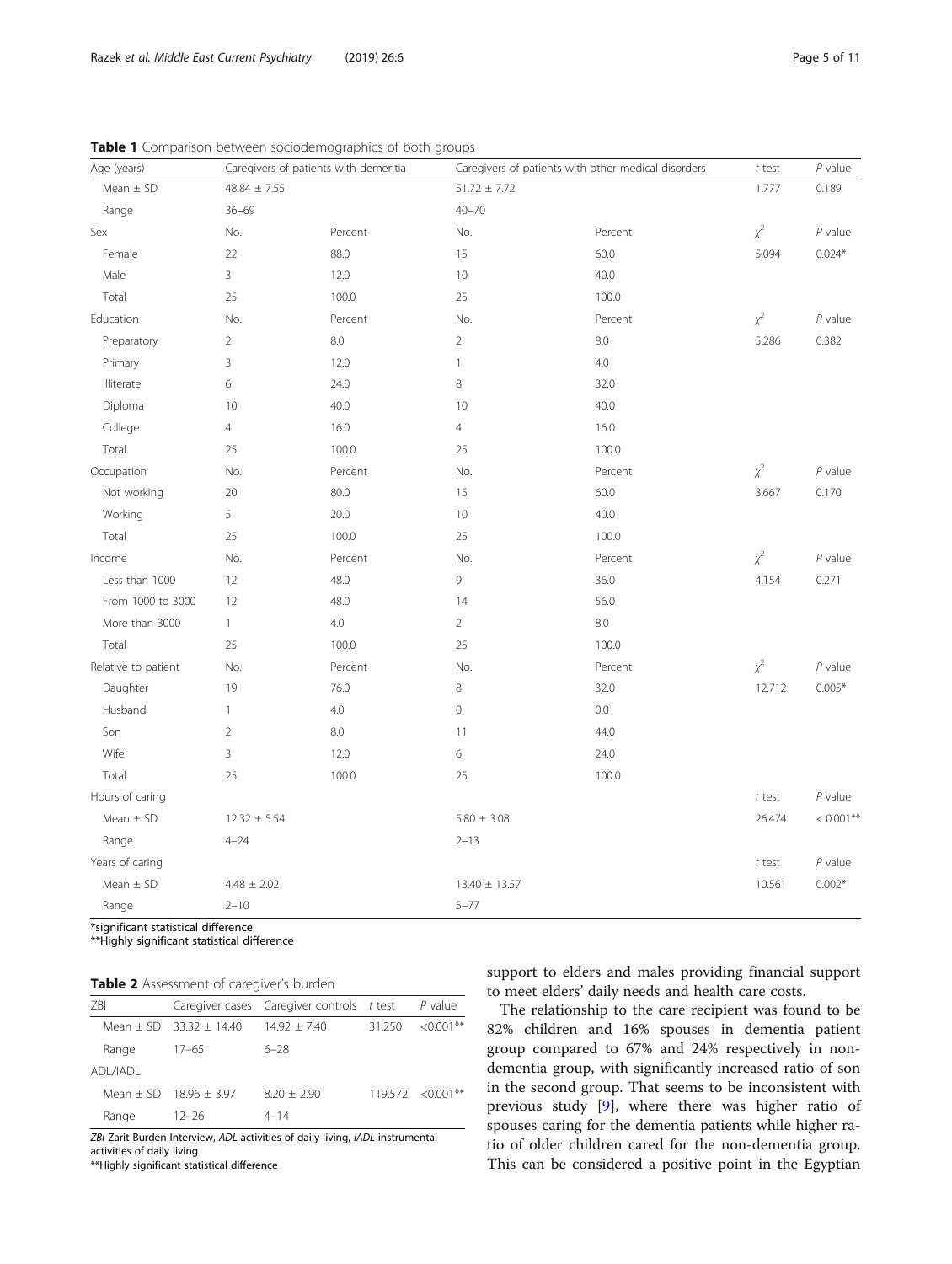<span id="page-5-0"></span>Table 3 Psychiatric morbidity in caregivers of demented and non-demented patients

| <b>SCID</b>                     |                | Caregivers<br>of patients<br>with dementia | disorders | Caregivers of<br>patients with<br>other medical | Chi-square test |              |
|---------------------------------|----------------|--------------------------------------------|-----------|-------------------------------------------------|-----------------|--------------|
|                                 | No.            | Percent                                    | No.       | Percent                                         | х <sup>2</sup>  | $P$ value    |
| Anxiety disorders               | 11             | 44.0                                       | 4         | 16.0                                            | 18.827          | $< 0.001$ ** |
| Major depressive<br>disorders   | 7              | 28.0                                       | 2         | 8.0                                             |                 |              |
| Mixed anxiety and<br>depression | - 3            | 12.0                                       | 0         | 0.0                                             |                 |              |
| No psychiatric<br>morbidity     | $\overline{4}$ | 16.0                                       | 19        | 76.0                                            |                 |              |
| Total                           | 25             | 100.0                                      | 25        | 100.0                                           |                 |              |

\*\*Highly significant statistical difference

society reflecting deep-rooted integrated family relations and commitment, where children take care of their parents especially on getting older and disabled.

The current study revealed that dementia caregivers were spending more hours in caring than non-dementia caregivers. A previous study [[33\]](#page-9-0) found that weekly duration of caregiving in elderly was about 4.6 h for people with average cognition compared to around 13, 22, and 46 h in patients with mild, moderate, and severe dementia in that order. Others estimated the average hours spent caring for a patient with dementia by 21.9 h per caregiver per week [\[19\]](#page-9-0) or 171 h per recipient monthly [[34](#page-9-0)].

The average duration of dementia caregiving in this study was 4.48 years. It was reported that care provider of a person with dementia spent longer time that caregivers of older adults with other conditions, 2 years or more in 54% and 50% respectively, with about 57% caregivers of people with dementias had provided care for 4 or more years [\[19\]](#page-9-0). The relatively high average time in our study could be related to the criteria of selection of our sample, as we only included those who were diagnosed with dementia at least 1 year before the research.

# Clinical characteristics of the study participants Difference in activities of daily living (ADLs) and instrumental activities of daily living (IADLs) between two groups

The results of the current study also show that dementia caregivers provided significantly ( $P < 0.001$ ) more aid with higher total of ADLS and IADLS (18.96  $\pm$  3.97) than did non-dementia caregivers  $(8.20 \pm 2.90)$  that comes in line with the results detected by Ory et al. [[9\]](#page-9-0), since they reported a significant increase in the total number of activities for which the dementia caregivers provided assistance  $(P < .001)$  than those assisted by non-dementia caregivers on both ADLs and IADLs. Alzheimer's Association in their annual reports [[19](#page-9-0)] highlighted the difference between the tasks of caregivers of elderly people with and without dementia, as 77% of care recipients with dementia demanded more assistance with at least one ADL and three IADL areas and 40% needed help with three or more ADL compared to only 20% and 14% correspondingly of the dementia-free group. Moreover, they need help with self-care and mobility (85% vs. 71%) and health or medical care (63% vs 52%).

#### Zarit Burden Interview

Our results showed that dementia caregivers had significantly higher scores of ZBI than non-dementia caregivers  $(P < 0.001)$ .

This finding was congruent with previous studies that noted that individuals caring for people with dementia reported more personal and social burden with (55% and 52% in the order) compared to 40.9% and 38.1% of non-dementia caregivers [[9](#page-9-0)].

Studies showed that caregivers of chronically ill patients suffer several types of burden: more than third reported schedule burden, around fifth had financial burden, 14% reported family burden, and 10% experienced health problems, which was almost stable over the time of caregiving [\[34](#page-9-0), [35](#page-9-0)].

The burden in caregivers was found to be affected by the duration, amount, and intensity of the tasks [\[9](#page-9-0)] which can explain our results. It is previously mentioned that our dementia caregiver group spent longer time and had to support more ADL and IADL. Hence, it was not hardly anticipated that negative consequences were found to be spotted more in informal care provider for people with probable dementia among other factors [[36\]](#page-9-0). Even the studies that questioned the impact of caregiving and the conditions that makes it stressful considered dementia a stressful situation in which the recipient is progressively deteriorating over a long period of time without expected cure or improvement [[37](#page-9-0)].

#### Psychiatric morbidity

Study results of the relation between caregiving and psychological burden and morbidity in different cultures yielded different results [\[38](#page-9-0)]. In the current study, dementia caregivers had significantly higher scores of GHQ 12 than non-dementia caregivers, with more depression and anxiety. Previous study found that dementia caregivers had high scores on GHQ which was strongly related to the assessed burden [[39\]](#page-9-0). Another study concluded that caregivers of dementia suffered from psychiatric morbidity in particular depression and anxiety more than matching general population or caregivers of other illnesses  $[40]$  $[40]$ . In the same context, another study  $[41]$  $[41]$  found that care provider's psychiatric morbidity is associated the most with the presence of dementia in the care recipients. Moreover, among wide range of physical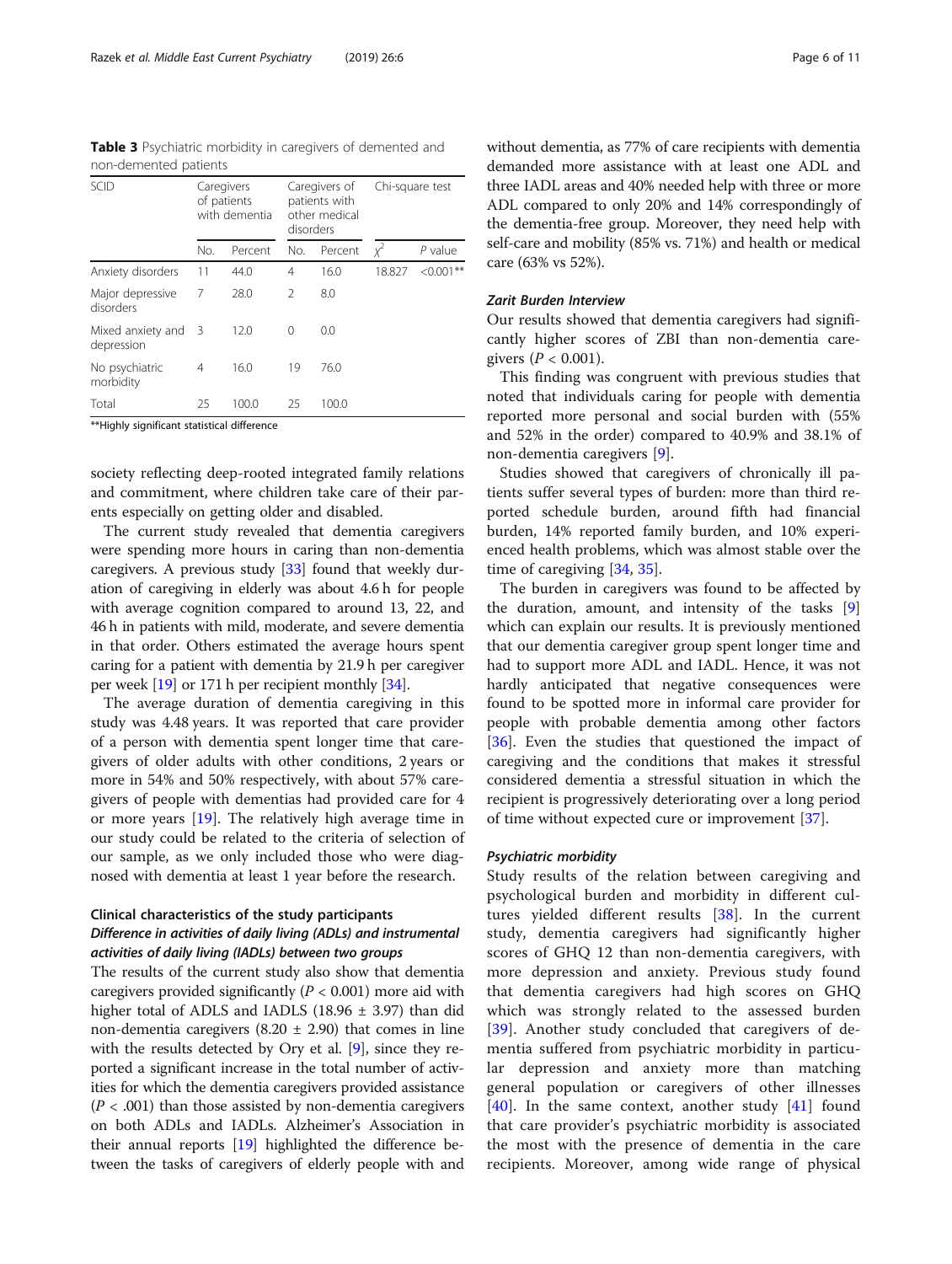<span id="page-6-0"></span>

| <b>Table 4</b> Association between psychiatric morbidity in dementia caregivers and their sociodemographic and clinical variables |  |  |  |  |
|-----------------------------------------------------------------------------------------------------------------------------------|--|--|--|--|
|                                                                                                                                   |  |  |  |  |

| Caregiver/patient<br>variables | Anxiety<br>disorders | Major depressive<br>disorders | Anxiety with co-morbid<br>depression | No psychiatric<br>morbidity | $F/\chi^2$ * | $P$ value    |
|--------------------------------|----------------------|-------------------------------|--------------------------------------|-----------------------------|--------------|--------------|
| Age of caregiver (years)       | $49.8 \pm 10.2$      | $48 \pm 5.8$                  | $47.7 \pm 3.51$                      | $48.5 \pm 5.5$              | 0.104        | 0.9          |
| Sex of caregiver               |                      |                               |                                      |                             |              |              |
| Female                         | 9(81.8%)             | 7 (100.0%)                    | 3 (100.0%)                           | 3 (75.0%)                   | 2.402        | 0.493        |
| Male                           | 2 (18.2%)            | $0(0.0\%)$                    | $0(0.0\%)$                           | $1(25.0\%)$                 |              |              |
| Relation to patient            |                      |                               |                                      |                             |              |              |
| Daughter                       | 7 (63.6%)            | 6(85.7%)                      | 3 (100.0%)                           | 3 (75.0%)                   | 5.291        | 0.808        |
| Husband                        | $1(9.1\%)$           | $0(0.0\%)$                    | $0(0.0\%)$                           | $0(0.0\%)$                  |              |              |
| Son                            | $1(9.1\%)$           | $0(0.0\%)$                    | $0(0.0\%)$                           | $1(25.0\%)$                 |              |              |
| Wife                           | 2 (18.2%)            | 1(14.3%)                      | $0(0.0\%)$                           | $0(0.0\%)$                  |              |              |
| Education of caregiver         |                      |                               |                                      |                             |              |              |
| College                        | 2 (18.2%)            | 2 (28.6%)                     | $0(0.0\%)$                           | $0(0.0\%)$                  | 9.560        | 0.655        |
| Diploma                        | 3(27.3%)             | 3 (42.9%)                     | 2(66.7%)                             | $2(50.0\%)$                 |              |              |
| Illiterate                     | 4 (36.4%)            | $0(0.0\%)$                    | 1(33.3%)                             | $1(25.0\%)$                 |              |              |
| Preparatory                    | $0(0.0\%)$           | 1(14.3%)                      | $0(0.0\%)$                           | $1(25.0\%)$                 |              |              |
| Primary                        | 2 (18.2%)            | 1(14.3%)                      | $0(0.0\%)$                           | $0(0.0\%)$                  |              |              |
| Occupation of caregiver        |                      |                               |                                      |                             |              |              |
| Not                            | 9 (81.8%)            | 6 (85.7%)                     | 2 (66.7%)                            | 3 (75.0%)                   | 0.561        | 0.905        |
| Working                        | 2(18.2%)             | 1(14.3%)                      | 1(33.3%)                             | $1(25.0\%)$                 |              |              |
| Income                         |                      |                               |                                      |                             |              |              |
| From 1000 to 3000              | 3 (27.3%)            | 5 (71.4%)                     | 1(33.3%)                             | 3 (75.0%)                   | 5.569        | 0.473        |
| Less than 1000                 | 7 (63.6%)            | 2(28.6%)                      | 2 (66.7%)                            | $1(25.0\%)$                 |              |              |
| More than 1000                 | $1(9.1\%)$           | $0(0.0\%)$                    | $0(0.0\%)$                           | $0(0.0\%)$                  |              |              |
| Hours of caring                | $9.55 \pm 4.44$      | $17.57 \pm 5.44$              | $14.00 \pm 2.00$                     | $9.50 \pm 3.42$             | 5.332        | $0.007**$    |
| Years of caring                | $3.55 \pm 0.9$       | $5.43 \pm 1.9$                | $6.67 \pm 3.06$                      | $3.75 \pm 2.2$              | 3.442        | $0.035*$     |
| GHQ of caregiver               | $15.2 \pm 3.8$       | $19.86 \pm 3.13$              | $23.67 \pm 5.86$                     | $12.00 \pm 0.8$             | 8.315        | $0.001**$    |
| ZBI of caregiver               | $25.6 \pm 5.5$       | $44.9 \pm 12.4$               | $52.3 \pm 13.9$                      | $20 \pm 2.6$                | 14.730       | $< 0.001$ ** |
| ADL/IADL of patient            | $17.18 \pm 3.09$     | $21.43 \pm 2.51$              | $23.00 \pm 3.6$                      | $16.50 \pm 4.80$            | 4.617        | $0.012*$     |
| BPSD of patient                |                      |                               |                                      |                             |              |              |
| Negative                       | $0(0.0\%)$           | $0(0.0\%)$                    | $0(0.0\%)$                           | 2 (50.0%)                   | 11.413       | $0.01*$      |
| Positive                       | 11 (100.0%)          | 7 (100.0%)                    | 3 (100.0%)                           | 2 (50.0%)                   |              |              |
| MMSE of patient                | $12.27 \pm 3.61$     | $10.86 \pm 2.41$              | $10.33 \pm 2.08$                     | $14.3 \pm 4.1$              | 5.133        | $0.008**$    |
| Age of patient (years)         | $75.27 \pm 5.69$     | $82.29 \pm 2.75$              | $82.33 \pm 6.43$                     | $61.8 \pm 32.1$             | 2.388        | 0.098        |
| Sex of patient                 |                      |                               |                                      |                             |              |              |
| Female                         | 7 (63.6%)            | 7 (100.0%)                    | 3 (100.0%)                           | $2(50.0\%)$                 | 5.562        | 0.135        |
| Male                           | 4 (36.4%)            | $0(0.0\%)$                    | $0(0.0\%)$                           | 2 (50.0%)                   |              |              |

ZBI Zarit Burden Interview, GHQ General Health Questionnaire, ADL activities of daily living, IADL instrumental activities of daily living, BPSD behavioral and psychological symptoms of dementia, MMSE Mini-Mental State Examination

\*significant statistical difference

\*\*Highly significant statistical difference

chronic conditions assessed in recipients, only arthritis or rheumatism was to demonstrate a significant relation with caregiver's psychiatric morbidity. Although higher levels of depression were found in spouse caregivers, there was no difference in anxiety level between both groups [\[42](#page-9-0)].

# Relation between psychiatric morbidity and sociodemographic variables

No significant difference was found between both caregiver's genders and their psychiatric morbidity. The results of studies comparing outcomes of psychiatric morbidity especially anxiety and depression for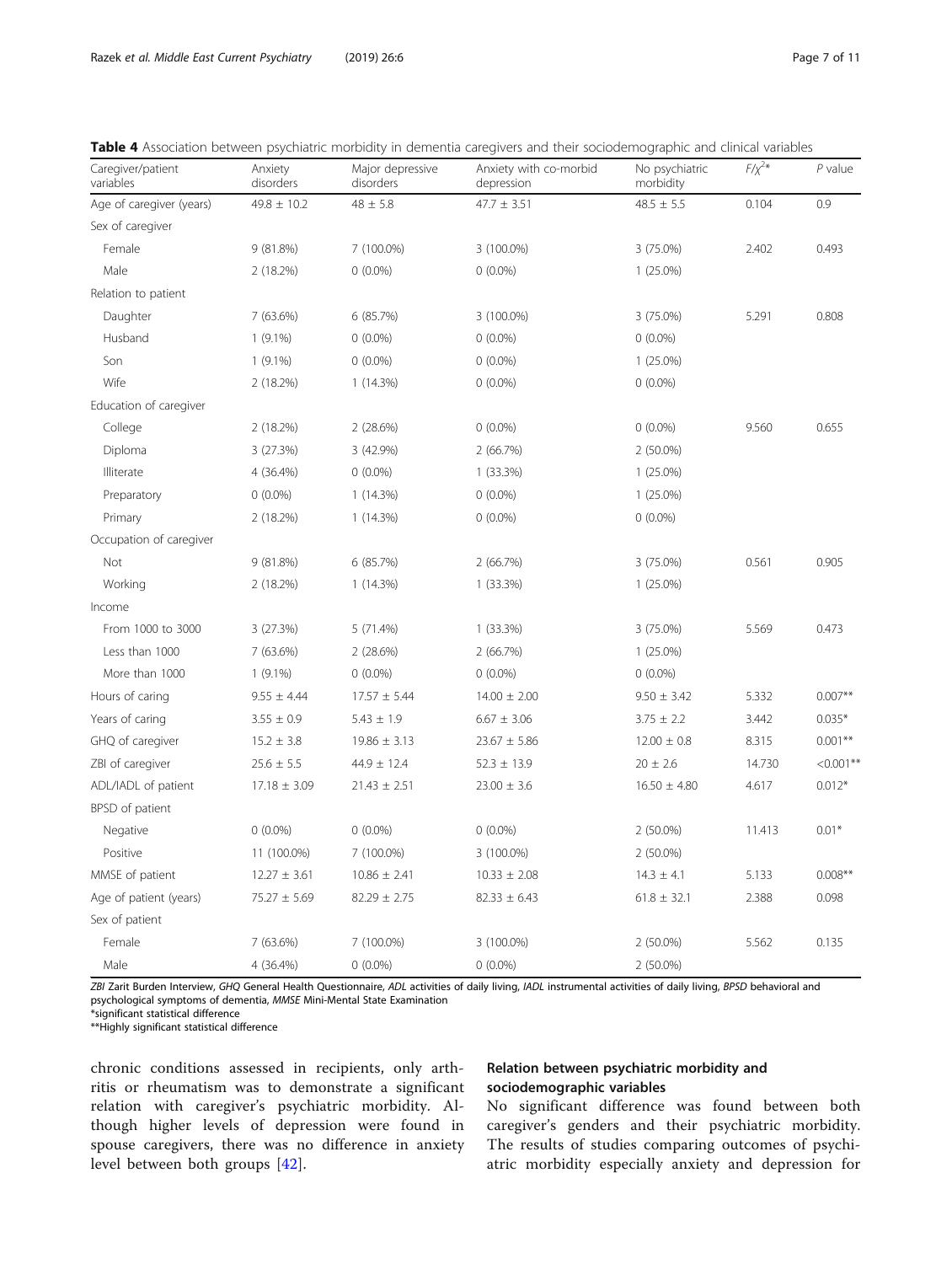<span id="page-7-0"></span>Table 5 Logistic regression for predictive factors of dementia caregivers' psychiatric morbidity

| Factors         | B        | Wald  | Sig.         | Exp(B) | Lower | Upper |
|-----------------|----------|-------|--------------|--------|-------|-------|
| Hours of caring | $-0.151$ | 5.589 | $0.018*$     | 0.860  | 0.301 | 1.462 |
| Years of caring | $-0.518$ | 1.661 | 0.198        | 0.596  | 0.209 | 1.013 |
| <b>GHO</b>      | $-0.165$ | 4.464 | $0.043*$     | 0.848  | 0.297 | 1.442 |
| 7BI             | $-0.170$ | 13259 | $< 0.001$ ** | 0.844  | 0.295 | 1.435 |
| ADL/IADL        | $-0.187$ | 0.266 | 0.606        | 0.829  | 0.290 | 1.409 |
| <b>BPSD</b>     | 0.000    | 0.012 | 0911         | 1.000  | 0.350 | 1.700 |
| <b>MMSF</b>     | 1 2 9 0  | 4735  | $0.030*$     | 3.634  | 1 272 | 6178  |

GHQ General Health Questionnaire, ZBI Zarit Burden Interview, ADL activities of daily living, IADL instrumental activities of daily living, BPSD behavioral and psychological symptoms of dementia, MMSE Mini-Mental State Examination \*significant statistical difference

\*\*Highly significant statistical difference

male versus female caregivers have yielded variable results. In one hand, some studies found that females had more psychiatric morbidity than males [[43\]](#page-9-0). On the other hand, another study found that male caregivers had significantly more co-morbidity than female caregivers [\[44\]](#page-9-0), while some did not report gender differences in psychiatric morbidity among caregivers as in ours [[41\]](#page-9-0). Specifically, some reported females to have more depression than males [[44](#page-9-0)–[47\]](#page-9-0).

There was no significant relationship between age, education, working status, income, and psychiatric morbidity among caregivers in our study. That agrees with other studies where psychiatric morbidity was detected in 8.8% of the caregivers, in whom the sociodemographic characteristics were not different than the rest except for relation to the care recipient, where the spouse affected by psychiatric morbidity were 29.5% compared to 18% of those without psychiatric symptoms [[41](#page-9-0)].

On comparing caregivers with psychiatric morbidity with those without psychiatric symptoms, significantly higher proportion of those with psychiatric morbidity had an older relative who needed care much of the time [[41\]](#page-9-0), and longer duration of care could

Table 6 Predictors of caregiver's burden

| Factors         | Regression |          | Sig.         | 95% CI   |       |
|-----------------|------------|----------|--------------|----------|-------|
|                 |            |          |              | Lower    | Upper |
| Hours of caring | 0.087      | 0.272    | 0.788        | $-0.578$ | 0751  |
| Years of caring | $-1.092$   | $-1.203$ | 0.244        | $-2.992$ | 0.808 |
| <b>GHO</b>      | 1.774      | 4.824    | $< 0.001$ ** | 1.005    | 2544  |
| ADL/IADL        | 1.586      | 3.733    | $< 0.001$ ** | 0.697    | 2.475 |
| <b>BPSD</b>     | 0.104      | 0.327    | 0.946        | $-0.694$ | 0.902 |
| <b>MMSE</b>     | $-0.174$   | $-0.348$ | 0.731        | $-1.216$ | 0.869 |

GHQ General Health Questionnaire, ADL activities of daily living, IADL instrumental activities of daily living, BPSD behavioral and psychological symptoms of dementia, MMSE Mini-Mental State Examination

\*\*Highly significant statistical difference

contribute to 33% increase in risk of depression [\[47](#page-9-0)], as 40–79 of weekly care hours are predictor of depression in the caregiver  $[48]$  $[48]$ . That agrees with our results that showed significant relationship between duration of caregiving and developing depression and anxiety in caregivers.

# Relation between psychiatric morbidity and clinical characteristics of dementia patients

In the current study, there was a significant relation between severity of dementia, higher ADL and IADL impairment, behavioral and psychological symptoms of dementia, and increased level of psychiatric morbidity among caregivers. The severer the symptoms of dementia and the longer the duration of care, the more the depression and anxiety in the caregiver [[49](#page-9-0)]. Impaired ADL and hallucination are risk factors for depression [\[50\]](#page-9-0).

A recent study [\[41](#page-9-0)] found that care provider's psychiatric morbidity is associated the most with the severity of behavioral and mental disturbances in the care recipients, rather than the type of such disturbance. In a systematic review [[51\]](#page-9-0) of studies of relation between patient's behavioral problems and caregiver's burden and depression, 19 groups of recipient's symptoms were identified to negatively impact the caregiver and contribute to their depression; however, no single cluster of symptoms was found to be conclusively accountable  $[52]$  $[52]$ . The only exception was the patient's depression, which could be the most consistent component of the dementia psychiatric and behavioral symptoms that drive higher caregiver depression [\[50](#page-9-0), [52](#page-9-0)]. Increased severity of dementia as assessed by MMSE, ADL, and IADL is associated with increased depression and anxiety [[53](#page-10-0)]: memory, movement, and perception deterioration associated more with stress, while behavioral symptoms associated with caregiver's depression. Other studies found limited relation between ADL and cognitive functions of the patient and the care-giver providers' burden and depression [[54\]](#page-10-0).

#### Predictors of psychiatric morbidity (depression and anxiety)

The predictors of caregiver depression and anxiety in our study were found to be longer hours of caring, caregiver burden, higher scores on GHQ and lower scores of MMSE of demented patients. Some other studies included our predictors in addition to others as younger age of patient, the recipient's lower level of education, two or more ADL dependence, and behavioral disturbance, particularly angry or aggressive behavior, besides caregiver low income, the relationship to the patient, hours spent caregiving, and functional dependence [\[48](#page-9-0)]. Comparing predictors of depression and predictors of anxiety showed care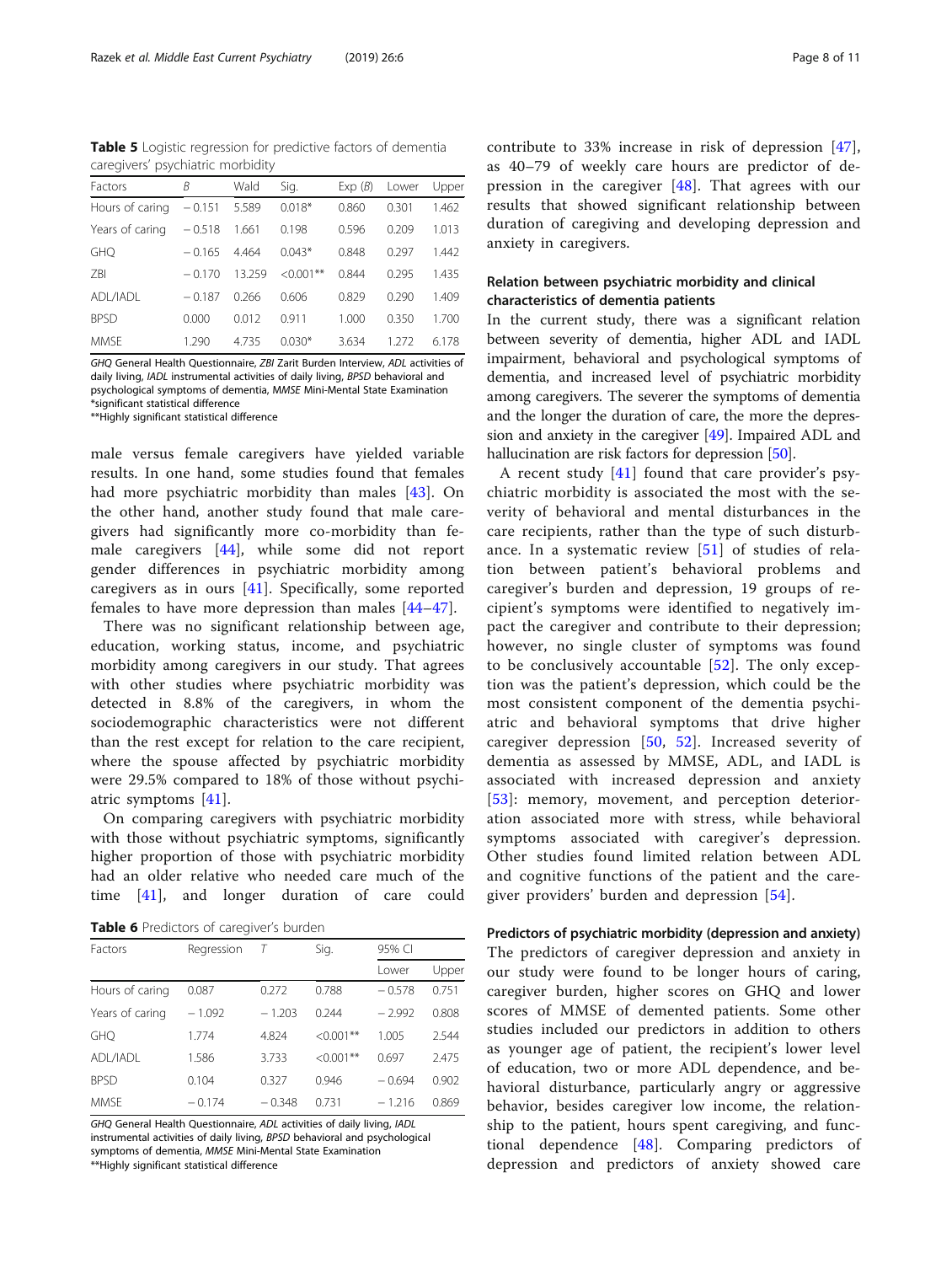<span id="page-8-0"></span>recipient ADL impairment, living with the patient, being a female caregiver, reporting a poorer quality of relationship, and caregivers reporting their health as being poor all predicted anxiety disorder, comparatively, irritability, caregivers reporting poor health, and a poorer quality of relationship with the caregivers' predicted depression [\[55](#page-10-0)].

#### Predictors of caregiver burden

The predictors of caregiver burden in our study were impairment of activities of daily living or instrumental activities of daily living and higher scores of GHQ. Proposing several models to predict caregiver's burden, Clyburn et al. [\[56\]](#page-10-0) found that higher behavioral disturbance, lower level of support to the caregivers, and noninstitutionalized patients were perceived as higher burden leading to elevated rates of depression. Regression analysis age of caregiver, self-reported health status, and duration of care were positively associated with caregiver burden, while self-reported income had negative association [\[57](#page-10-0)]. The same study found no association between number or type of impairment in ADL and caregiver burden. In a study to predict caregiver burden from ADL [\[58](#page-10-0)], the researchers differentiated between caregiver reported and observed ADL. They found that although the ADL reported by the caregiver is strongly correlated with their burden, the performance-based ADL showed weak association. This might explain our results, as we collected our ADL data from the relatives of the patients.

### Strength and limitation

Our study is one of the fewest Egyptian studies that investigated the psychological well-being of dementia caregivers. This study illustrates a clear view of the most prevalent psychiatric morbidity in this population and their predictors.

The present study has some limitations, like small sample sizes and restricted inclusion criteria to the patients and families that accepted the participation in the study may limit the generalizability of the study. However, as the sample has been recruited from one of the largest centers that serve greater Cairo, this might help to some extent in randomization and variability of the selected sample.

Future research must continue to integrate family interventions into routine clinical settings for diagnosis and management of patients with dementia and to provide long-term follow-up studies.

#### Conclusion

Caregivers of patients with dementia are subjected to more burden and vulnerability to psychiatric disorders than the other caregiver group. That should raise the awareness to improve various facilities providing extra emotional, psychological, and financial support and care for those people, which in turn will benefit both the patient and the health care authorities in terms of quality and cost of the care provided.

#### Acknowledgements

We are deeply grateful to all patients and healthy controls participating in this study.

#### Authors' contributions

YA analyzed and interpreted the patient data regarding the hematological disease and the transplant. WS, HH, and ME performed the psychiatric examination and psychometric tests of the patients and were major contributors in writing the manuscript. All authors read and approved the final manuscript.

#### Funding

The authors of this manuscript declared that there are no funding bodies involved in this research.

#### Availability of data and materials

All data generated or analyzed during this study are included in this published article.

#### Ethics approval and consent to participate

The study was approved by the Ethics Committee of the Institute of Psychiatry. Unfortunately, due to technical issues in our institutional IT system, our ethical committee reference number cannot be retrieved at the moment. However, we would be happy to supply a signed letter from our head of institution explaining that this research has been previously approved.

A written informed consent was taken from participants after discussing the aim and procedures of the study. Participation was totally free and voluntary and did not imply a direct benefit for them. Moreover, they were guaranteed the right to refuse or withdraw from the study at any point without justification or consequences on them or their treated relatives. They were informed that the results could be used for scientific publication, but their identities would be absolutely confidential.

#### Consent for publication

Not applicable

# Competing interests

The authors declared that they have no competing interests.

#### Author details

<sup>1</sup>Institute of Psychiatry, Faculty of Medicine, Ain Shams University, Cairo, Egypt. <sup>2</sup> Abbasia Mental Hospital, Cairo, Egypt.

#### Received: 11 September 2019 Accepted: 24 September 2019 Published online: 20 November 2019

#### References

- 1. Brodaty H, Donkin M (2009) Family caregivers of people with dementia. Dialogues Clin Neurosci 11(2):217–228. <https://doi.org/10.1002/gps>
- 2. WHO | Dementia. WHO. 2017. [http://www.who.int/mediacentre/factsheets/](http://www.who.int/mediacentre/factsheets/fs362/en/) [fs362/en/.](http://www.who.int/mediacentre/factsheets/fs362/en/) Accessed 14 Sept 2017.
- 3. Ferri CP, Prince M, Brayne C et al (2005) Global prevalence of dementia: a Delphi consensus study. Lancet 366(9503):2112–2117. [https://doi.org/10.](https://doi.org/10.1016/S0140-6736(05)67889-0) [1016/S0140-6736\(05\)67889-0](https://doi.org/10.1016/S0140-6736(05)67889-0)
- 4. Litman TJ (1974) The family as a basic unit in health and medical care: a social-behavioral overview. Soc Sci Med 8(9):495–519. [https://doi.org/10.](https://doi.org/10.1016/0037-7856(74)90072-9) [1016/0037-7856\(74\)90072-9](https://doi.org/10.1016/0037-7856(74)90072-9)
- 5. Okasha T, Elkholy H, El-Ghamry R (2012) Overview of the family structure in Egypt and its relation to psychiatry. Int Rev Psychiatry 24:162–165
- 6. Okasha A (1991) Mental health services in Egypt. J Sociol Soc Welf 18(2):75–87
- 7. El-Islam MF (2001) Social psychiatry and the impact of religion. In: Okasha A, Maj M (eds) Images in Psychiatry: An Arab Perspective. Cairo, Scientific Book House, pp 21–35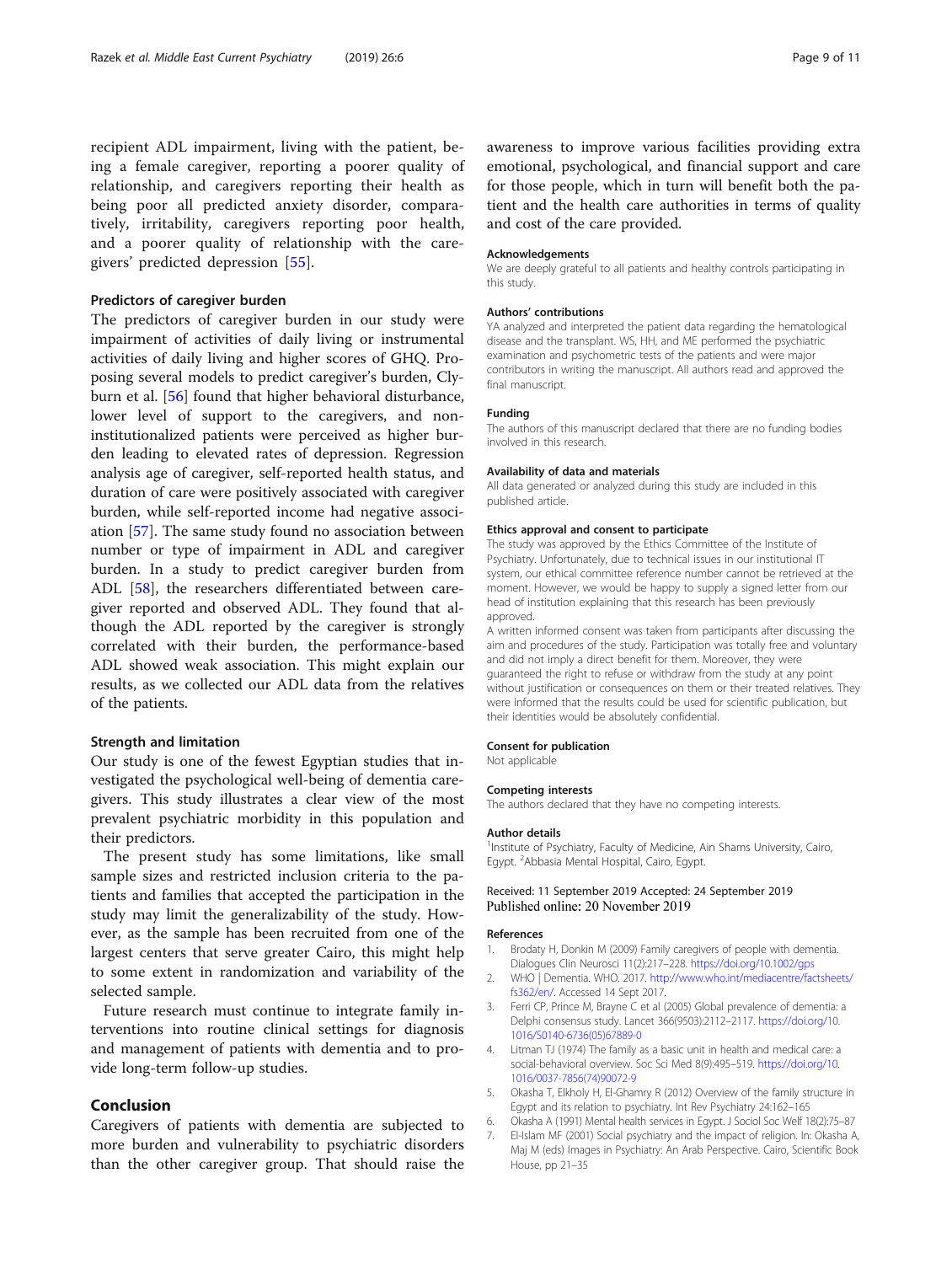- <span id="page-9-0"></span>8. Okasha A (2001) History of mental health in the Arab world. In: Okash A, Maj M (eds) Images in Psychiatry: An Arab Perspective. Cairo, Scientific Book House, pp 1–20
- Ory MG, Hoffman Iii RR, Yee JL, Tennstedt S, Schulz R (2017) Prevalence and impact of caregiving: a detailed comparison between dementia and nondementia caregivers. Gerontologist 39(2):177–185
- 10. Famakinwa A. Caregiver Stress (2009) The physician's role. Geriatr AGING (5): 267-270.
- 11. Papastavrou E, Kalokerinou A, Papacostas SS, Tsangari H, Sourtzi P (2007) Caring for a relative with dementia: family caregiver burden. J Adv Nurs 58(5):446–457. <https://doi.org/10.1111/j.1365-2648.2007.04250.x>
- 12. Gilhooly KJ, Gilhooly MLM, Sullivan MP et al (2016) A meta-review of stress, coping and interventions in dementia and dementia caregiving. BMC Geriatr 16. <https://doi.org/10.1186/s12877-016-0280-8>
- 13. Gold DP, Reis MF, Markiewicz D, Andres D (1995) When home caregiving ends: a longitudinal study of outcomes for caregivers of relatives with dementia. J Am Geriatr Soc 43(1):10–16. [https://doi.org/10.1111/j.1532-5415.](https://doi.org/10.1111/j.1532-5415.1995.tb06235.x) [1995.tb06235.x](https://doi.org/10.1111/j.1532-5415.1995.tb06235.x)
- 14. Shim SH, Kang HS, Kim JH, Kim DK (2016) Factors associated with caregiver burden in dementia: 1-year follow-up study. Psychiatry Investig 13(1):43. <https://doi.org/10.4306/pi.2016.13.1.43>
- 15. Zarit SH, Reever KE, Bach-Peterson J (1980) Relatives of the impaired elderly: correlates of feelings of burden. Gerontologist 20(6):649–655. [https://doi.](https://doi.org/10.1093/geront/20.6.649) [org/10.1093/geront/20.6.649](https://doi.org/10.1093/geront/20.6.649)
- 16. Xie H, Cheng C, Tao Y et al (2016) Quality of life in Chinese family caregivers for elderly people with chronic diseases. Health Qual Life Outcomes 14(1): 99. <https://doi.org/10.1186/s12955-016-0504-9>
- 17. Schulz R, O'Brien AT, Bookwala J, Fleissner K (1995) Psychiatric and physical morbidity effects of dementia caregiving: prevalence, correlates, and causes. Gerontologist 35(6):771–791. <https://doi.org/10.1093/geront/35.6.771>
- 18. Arno PS, Levine C, Memmott MM (1999) The economic value of informal caregiving. Health Aff 18(2):182–188. <https://doi.org/10.1377/hlthaff.18.2.182>
- 19. Alzheimer's Assaociation 2017 Alzheimer's disease facts and figures. Alzheimer's Dement. 2017;13:325-373. [https://www.alz.org/documents\\_](https://www.alz.org/documents_custom/2017-facts-and-figures.pdf) [custom/2017-facts-and-figures.pdf.](https://www.alz.org/documents_custom/2017-facts-and-figures.pdf)
- 20. Folstein MF, Folstein SE, McHugh PR (1975) "Mini-mental state". A practical method for grading the cognitive state of patients for the clinician. J Psychiatr Res 12(3):189–198
- 21. Foreman MD (1987) Reliability and validity of mental status questionnaires in elderly hospitalized patients. Nurs Res 36(4):216–220
- 22. El-Okl MA, El-Banouby MH, El-Etreby MA, Mortagy AK, El-Sabwah MN. Prevalence of Alzheimer's disease and other types of dementia in the Egyptian elderly. 2002.
- 23. KATZ S, FORD AB, MOSKOWITZ RW, JACKSON BA, JAFFE MW (1963) Studies of illness in the aged. THE INDEX OF ADL: A STANDARDIZED MEASURE OF BIOLOGICAL AND PSYCHOSOCIAL FUNCTION. JAMA 185: 914–919
- 24. Lawton MP, Brody EM (1969) Assessment of older people: self-maintaining and instrumental activities of daily living. Gerontologist 9(3\_Part\_1):179-186. [https://doi.org/10.1093/geront/9.3\\_Part\\_1.179](https://doi.org/10.1093/geront/9.3_Part_1.179).
- 25. Okasha A, Khalil A, ElFeky MR, Ghanem M, Abdelhakeem R (1988) Prevalence of depressive disorders in asample of rural and urban Egyptian comunities. Egypt J psychiatry 11:167–181
- 26. Goldberg D, Williams P. A (1988) User's Guide to the General Health Questionnaire.
- 27. First MB, Spitzer RL, Gibbon M, Williams JBW (1996) Structured Clinical Interview for DSM-IV Axis I Disorders, Clinician Version (SCID-CV). Washington, D.C.: American Psychiatric Press, Inc.
- 28. El Missiry A, Sorour A, Sadek A, Fahy T, Abdel Mawgoud M, Asaad T (2004) Homicide and psychiatric illness: an Egyptian study.
- 29. Bédard M, Molloy DW, Squire L, Dubois S, Lever JA, O'Donnell M (2001) The Zarit Burden Interview. Gerontologist 41(5):652–657. [https://doi.org/10.1093/](https://doi.org/10.1093/geront/41.5.652) [geront/41.5.652](https://doi.org/10.1093/geront/41.5.652)
- 30. Ashour AM, Soliman AMA, Nagy NE, Hewedi DH, Talaat AW (2006) Effect of educational intervention on caregiver burden and quality of life in dementia in an Egyptian sample.MD thesis
- 31. Sharma N, Chakrabarti S, Grover S (2016) Gender differences in caregiving among family - caregivers of people with mental illnesses. World J psychiatry 6(1):7–17. <https://doi.org/10.5498/wjp.v6.i1.7>
- 32. Pinquart M, Sörensen S (2006) Gender differences in caregiver stressors, social resources, and health: An Updated Meta-Analysis. Journals Gerontol Ser B 61(1):P33–P45 <https://doi.org/10.1093/geronb/61.1.P33>
- 33. Friedman EM, Shih RA, Langa KM, Hurd MD (2015) US prevalence and predictors of informal caregiving for dementia. Health Aff (Millwood) 34(10): 1637–1641. <https://doi.org/10.1377/hlthaff.2015.0510>
- 34. Gallicchio L, Siddiqi N, Langenberg P, Baumgarten M (2002) Gender differences in burden and depression among informal caregivers of demented elders in the community. Int J Geriatr Psychiatry 17(2):154–163. <https://doi.org/10.1002/gps.538>
- 35. Sautter JM, Tulsky JA, Johnson KS et al (2014) Caregiver experience during advanced chronic illness and last year of life. J Am Geriatr Soc 62(6):1082– 1090. <https://doi.org/10.1111/jgs.12841>
- 36. Spillman BC, Wolff J, Freedman VA, Kasper JD. Informal Caregiving for Older Americans: An Analysis of the 2011 National Study of Caregiving. Washington, D.C; 2014 [https://aspe.hhs.gov/system/files/pdf/77146/NHATS-](https://aspe.hhs.gov/system/files/pdf/77146/NHATS-IC.pdf)[IC.pdf.](https://aspe.hhs.gov/system/files/pdf/77146/NHATS-IC.pdf) Accessed 8 Nov 2017.
- 37. Roth DL, Fredman L, Haley WE (2015) Informal caregiving and its impact on health: a reappraisal from population-based studies. Gerontologist 55(2): 309–319 <https://doi.org/10.1093/geront/gnu177>
- 38. Janevic MR, M Connell C (2001) Racial, ethnic, and cultural differences in the dementia caregiving experience. Gerontologist 41(3):334-347. doi[:https://doi.](https://doi.org/10.1093/geront/41.3.334) [org/10.1093/geront/41.3.334](https://doi.org/10.1093/geront/41.3.334).
- 39. Shaji KS, George RK, Prince MJ, Jacob KS (2009) Behavioral symptoms and caregiver burden in dementia. Indian J Psychiatry 51(1):45–49. [https://doi.](https://doi.org/10.4103/0019-5545.44905) [org/10.4103/0019-5545.44905](https://doi.org/10.4103/0019-5545.44905)
- 40. Bin SA, Sayampanathan AA, Cuttilan A, Chun-Man Ho R (2015) Prevalence of mental health disorders among caregivers of patients with Alzheimer disease. J Am Med Dir Assoc 16(12):1034–1041. [https://](https://doi.org/10.1016/j.jamda.2015.09.007) [doi.org/10.1016/j.jamda.2015.09.007](https://doi.org/10.1016/j.jamda.2015.09.007)
- 41. Vaingankar JA, Chong SA, Abdin E, et al (2016) Psychiatric morbidity and its correlates among informal caregivers of older adults. Compr Psychiatry 68(Supplement C):178-185. doi[:https://doi.org/10.1016/j.](https://doi.org/10.1016/j.comppsych.2016.04.017) [comppsych.2016.04.017.](https://doi.org/10.1016/j.comppsych.2016.04.017)
- 42. Joling KJ, van Hout HPJ, Schellevis FG et al (2010) Incidence of depression and anxiety in the spouses of patients with dementia: a naturalistic cohort study of recorded morbidity with a 6-year follow-up. Am J Geriatr Psychiatry 18(2):146–153. <https://doi.org/10.1097/JGP.0b013e3181bf9f0f>
- Yee JL, Schulz R (2000) Gender differences in psychiatric morbidity among family caregivers: a review and analysis. Gerontologist 40(2):147–164. [https://](https://doi.org/10.1093/geront/40.2.147) [doi.org/10.1093/geront/40.2.147](https://doi.org/10.1093/geront/40.2.147)
- 44. Pöysti MM, Laakkonen M-L, Strandberg T et al (2012) Gender differences in dementia spousal caregiving. Int J Alzheimers Dis 2012:1–5. [https://doi.org/](https://doi.org/10.1155/2012/162960) [10.1155/2012/162960](https://doi.org/10.1155/2012/162960)
- 45. Sugiura K, Ito M, Kutsumi M, Mikami H (2009) Gender differences in spousal caregiving in Japan. J Gerontol B Psychol Sci Soc Sci 64B(1):147. [https://doi.](https://doi.org/10.1093/geronb/gbn005) [org/10.1093/geronb/gbn005](https://doi.org/10.1093/geronb/gbn005)
- 46. Haley W (2001) Family caregiving in hospice. Hosp J 15(4):1–18. [https://doi.](https://doi.org/10.1300/J011v15n04_01) [org/10.1300/J011v15n04\\_01](https://doi.org/10.1300/J011v15n04_01)
- 47. Ho SC, Chan A, Woo J, Chong P, Sham A (2009) Impact of caregiving on health and quality of life: a comparative population-based study of caregivers for elderly persons and noncaregivers. Journals Gerontol Ser A 64A(8):873–879. <https://doi.org/10.1093/gerona/glp034>
- 48. Covinsky KE, Newcomer R, Fox P et al (2003) Patient and caregiver characteristics associated with depression in caregivers of patients with dementia. J Gen Intern Med 18(12):1006. [https://doi.org/10.1111/j.1525-1497.](https://doi.org/10.1111/j.1525-1497.2003.30103.x) [2003.30103.x](https://doi.org/10.1111/j.1525-1497.2003.30103.x)
- 49. García-Alberca JM, Lara JP, Berthier ML (2011) Anxiety and depression in caregivers are associated with patient and caregiver characteristics in Alzheimer's disease. Int J Psychiatry Med 41(1):57–69. [https://doi.org/10.](https://doi.org/10.2190/PM.41.1.f) [2190/PM.41.1.f](https://doi.org/10.2190/PM.41.1.f)
- 50. Shua-Haim JR, Haim T, Shi Y, Kuo Y-H, Smith JM (2016) Depression among. Alzheimer's caregivers: identifying risk factors 16(6):353–359. [https://doi.org/](https://doi.org/10.1177/153331750101600611) [10.1177/153331750101600611](https://doi.org/10.1177/153331750101600611)
- 51. Ornstein K, Gaugler JE (2012) The problem with "problem behaviors": a systematic review of the association between individual patient behavioral and psychological symptoms and caregiver depression and burden within the dementia patient-caregiver dyad. Int Psychogeriatr 24(10):1536–1552. <https://doi.org/10.1017/S1041610212000737>
- 52. Ornstein K, Gaugler JE, Devanand DP, Scarmeas N, Zhu C, Stern Y (2013) The differential impact of unique behavioral and psychological symptoms for the dementia caregiver: how and why do patients' individual symptom clusters impact caregiver depressive symptoms? Am J Geriatr Psychiatry 21(12):1277–1286. <https://doi.org/10.1097/JGP.0b013e31826d6b31>